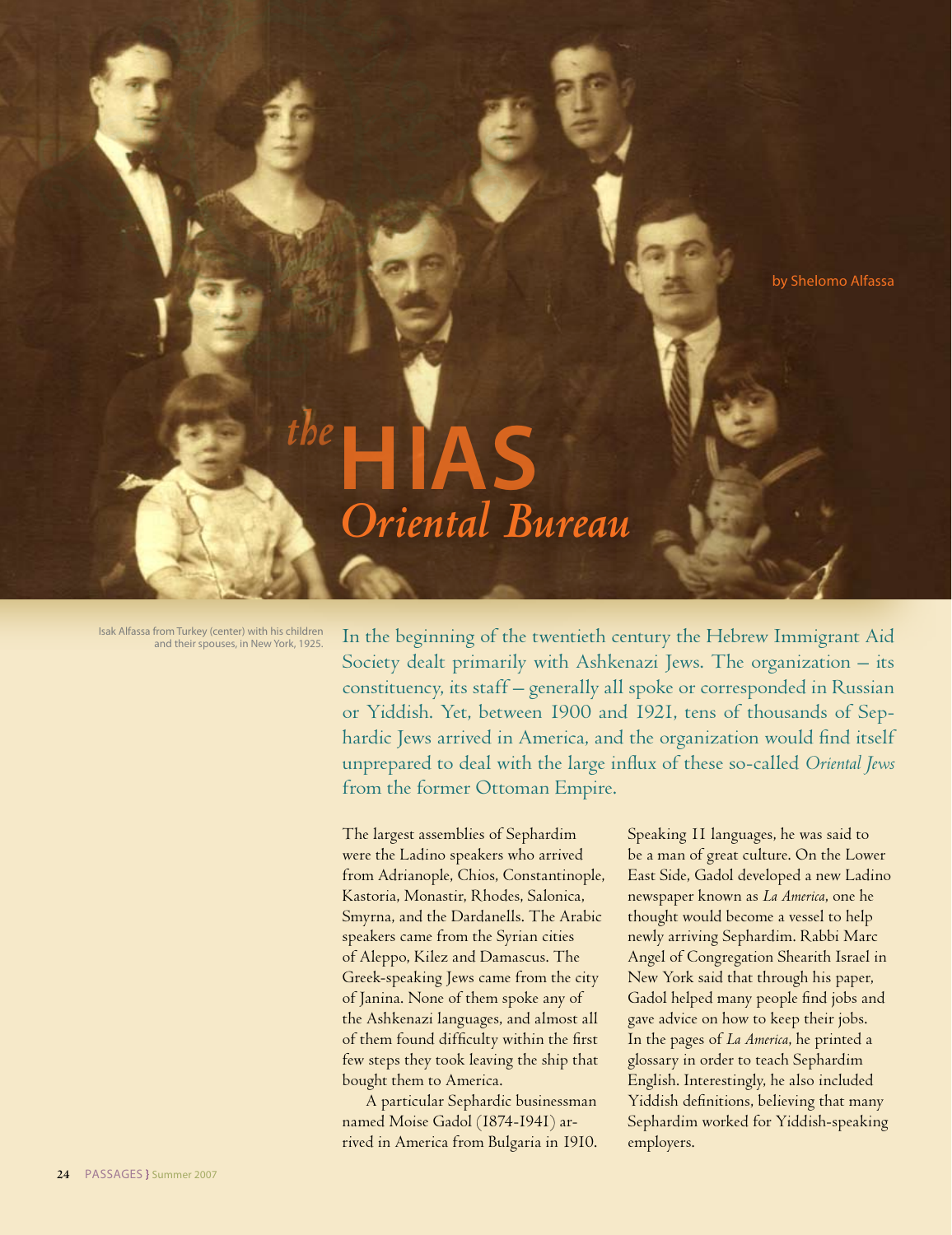While many programs existed for new Jewish immigrants, the Sephardim could not benefit from these programs. Jewish organizations that attempted to assist immigrants often did not even recognize that the Sephardim were Jews. Many Sephardic immigrants would complain that they were believed to non-Jews by Jewish officials. Gadol noticed that his fellow Sephardim were struggling. The Bulgarian realized what HIAS had been doing for the Ashkenazim, how they provided helpful programs for the new Jewish immigrants, and from this he developed an idea.

Gadol reached out to HIAS to develop a program where Sephardic immigrants would be met by fellow Sephardim at Ellis Island, the largest immigration receiving center in the United States<sup>1</sup>. Gadol's idea was met with success; at a HIAS board of directors meeting in December of 1911, the president said that "after careful investigation," it was realized that it was necessary to develop an *Oriental Bureau* for the purpose of assisting the Sephardic Jews<sup>2</sup>. After this, it wasn't long before HIAS had a Ladino, Greek and Arabic speaking division.

Moise Gadol was made the first secretary of this *Oriental Bureau*, and it was planned that he would later be succeeded by Jacob Farhi, a fellow leader in the Sephardic community.<sup>3</sup> Gadol spent many hours helping newly-arrived Sephardic immigrants who had been ignored to get through the immigration process. He used the pages of his newspaper to appeal for funding from the Sephardim; he asked them to support HIAS' *Oriental Bureau*, which in turn would help their fellow Sephardim. Tens of thousands came. The Sephardim flooded Chrystie, Eldridge, Ludlow, Broom, Allen, and Orchard streets in New York. Some families migrated to Atlanta, Cincinnati, Los Angeles, Portland, and Seattle. And while the need for services existed, the need outran the available funding. By 1915 there was no more money.<sup>4</sup>

Not only was HIAS forced to close the *Oriental Bureau*, but some within HIAS questioned the need for special

services for Sephardic Jews in the first place. Infuriated by such a question, the newly founded *Federation of Oriental Jews* protested, and in response, HIAS added a Sephardic Jew to its general staff; they did this in order to "Give Sephardi immigrants assistance, advice and information…"5 With the addition of the Sephardic staff member, appreciation and support was restored for HIAS.

During this period, the *Committee on Sephardic Jewish Immigrants* was established. However, proper nomenclature being just as important then, as it is now, a debate developed over the term *Oriental*. While the arriving immigrants called themselves Sephardic, they also used *Oriental* as a popular descriptive term to describe their lot. But this term was less than acceptable with the old established Sephardic stock of the Spanish and Portuguese Synagogue of New York. Thus, in a move which would keep the peace among his congregation, Rabbi Dr. David DeSola Pool – at the time, the leading Sephardic figure in America – had HIAS change the name of its *Committee on Sephardic Jewish Immigrants* to the Committee on *Oriental Jews*. 6

When literacy became a national buzz-word in Washington for acceptance into the country, HIAS held mass protest meetings where the new Sephardic immigrants repre-sented themselves as "The best and most honest among the Sephardim in Turkey." They represented themselves, as they truly were, a people motivated to leave their old country because of "unfavorable economic and political conditions."7 These protests were among the many made by both Jews and non-Jews, and they helped defeat the potential threatening Congressional mandate of mandatory literacy for refugees.

HIAS helped Sephardim in many different ways. In 1911 when six Turkish Jews were about to be rejected from entering America, HIAS filed a writ of *habeas corpus* in the court system, which allowed the detainees to seek relief from government deportation. These Jews spent a week staying in the homes of individual members of HIAS until they could safely and legally be sent to Cuba.8 In this case, HIAS saved these Sephardic immigrants from being sent back to Europe, and furthermore offered them an opportunity to live in Havana. In 1908, the first Sephardic immigrants had arrived in Cuba from Turkey and, to a lesser degree, from Syria and Greece.



Alfassa family: Rosa, Esther, Eli, & Victoria (front) before leaving for America c. 1911 in front of the Turkish flag.